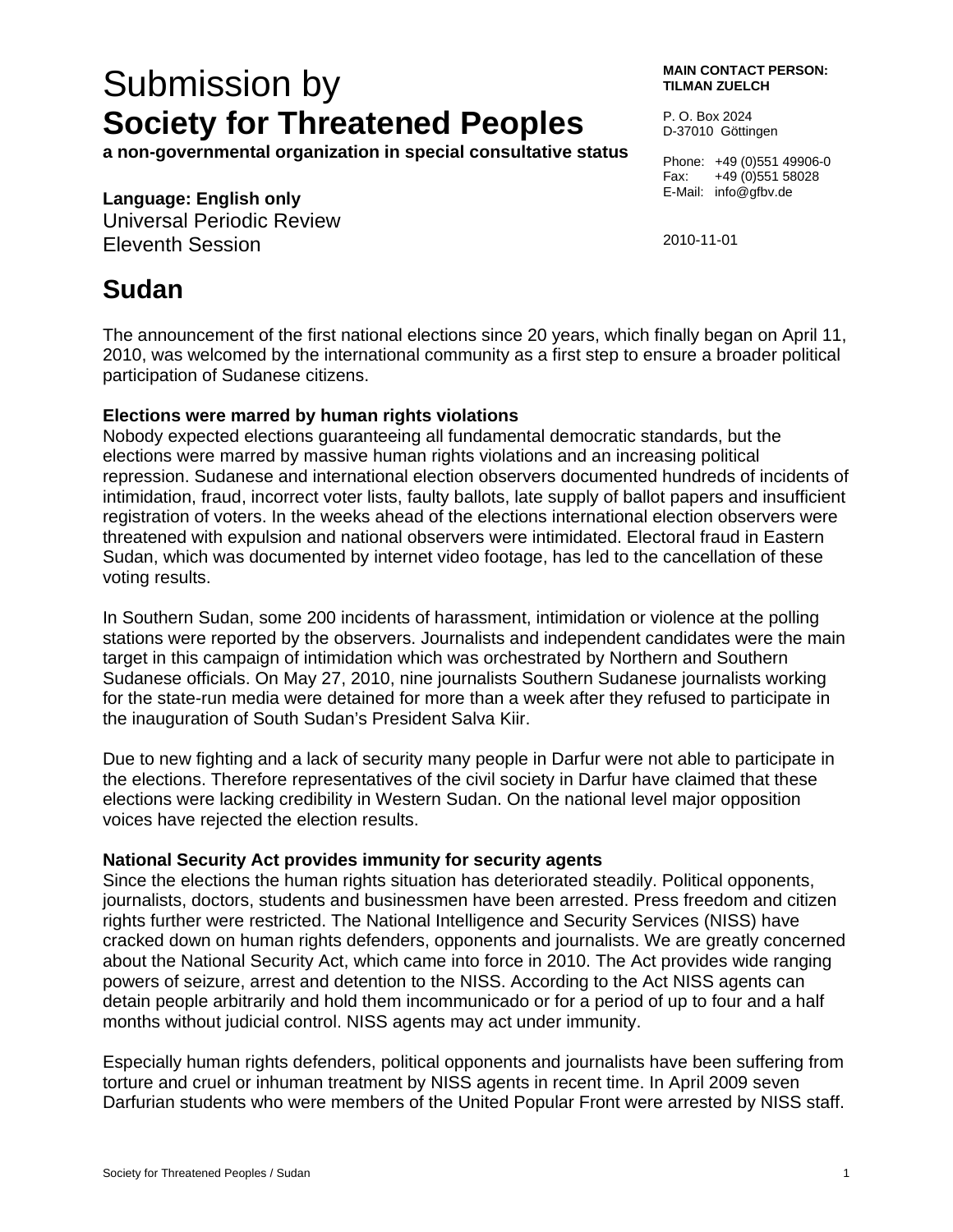Without any recognisable criminal offence they remained in custody in Kober prison for months. On October 19, 2009, NISS agents arrested the chairperson of the Darfur Students' Society, Osman Mohamed Ibrahim Alnojaimi, for organizing a demonstration of students from western Sudan. After being tortured he was released the next day, but rearrested on October 25, once again tortured and later freed. On October 21, 2009, NISS arrested in Blue Nile State Albukhari Sediq Eltaib, a 24 year old student, accusing him having distributed flyers of the Communist Party. According to testimonies he was tortured. On January 16, 2010, human rights defender Abdel Amajeed Salih was released after being imprisoned for more than six months without any trial. Upon his release he was asked to present himself every week at the office of NISS. On February 2010 NISS arrested the Darfuri student Assad Ali Abdel Aziz after participating in a political discussion at the University of Nyala (Darfur). On February 22, 2010, the human rights defender Taj Albanan Taj Alasfya was arrested by NISS in Nyala. His papers and documents were confiscated, after two days in jail he was released. On May 10, 2010, three students from Darfur were arrested in Khartum. After being beaten and interrogated by NISS agents they were freed. On September 4, 2010, NISS arrested two members of the Communist Party in Eastern Sudan. They were released the following day. On September 19, 2010, a NISS agent and police officers arrested the businessman Esam Mohamed Shabo in Khartum. They have tortured and beaten him for more than an hour before releasing the heavily injured person. On September 21, 2010, the Darfur woman's rights activist Awatif Ishag Ahmed was detained by NISS in North Darfur. During eight hours she was interrogated about her contacts to the International Criminal Court (ICC) and she was asked to report about any contacts to international human rights organisations.

#### **Unfair trials**

We are extremely concerned about unfair trials and the death penalty. More than one hundred men were sentenced by special counter-terrorism courts between July 2008 and January 2010. Most of the convicted were imprisoned for their alleged participation in the JEM attack on Khartum in 2008. Testimonies reported that most of the "confessions" were extracted under torture. Many prisoners were hindered to take contact with their lawyers. Following an agreement between JEM and the Sudanese Government, 50 of those prisoners sentenced to death unconditionally were released in February 2010.

#### **Press freedom under threat**

The Government of Sudan arbitrarily arrested high-profile journalists after the elections in April 2010. A new press law, passed in June 2009, maintained restrictions on journalists. Therefore media and journalists can be fined for alleged press offences. We are welcoming that President Al Bashir has lifted pre-print censorship in September 2009, which has been imposed 18 months earlier.

#### **Impunity prevails**

Since the year 2004 the Government of Sudan has promised the international community to disarm the Janjaweed militias and to ensure that those, responsible for massive human rights violations will be brought to justice. None of these promises have been fulfilled. Janjaweed militias have been integrated into the officially recognized "Popular Defense Forces" (PDF) or into the "border guards" and still are threatening IDP from Darfur. These PDF and border guards are accused to increase violence in Darfur. The Sudanese authorities are failing to protect the civilian population against attacks and murders perpetrated by both armed forces.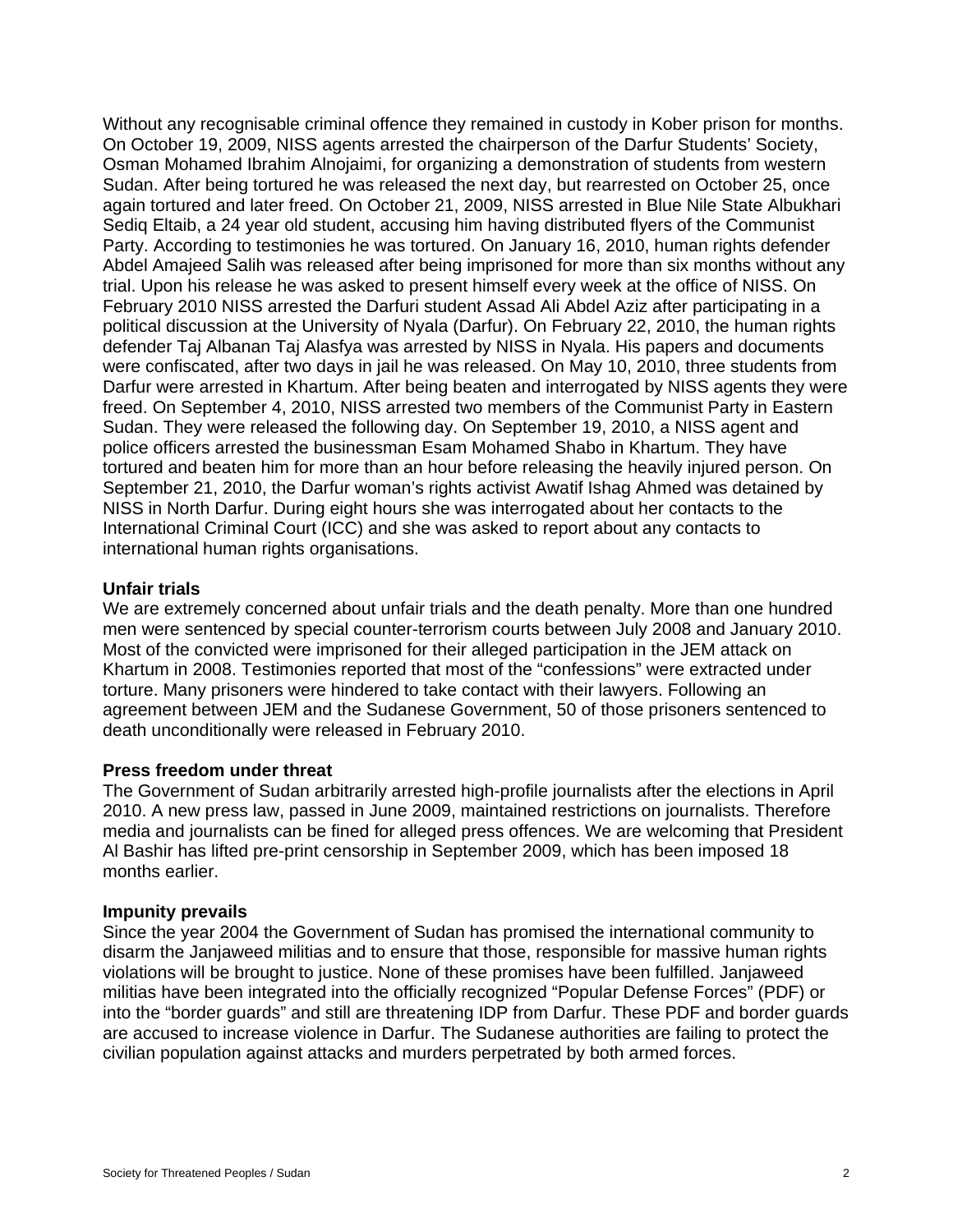The Sudanese special prosecutor for Darfur crimes Nimr Ibrahim Mohamed was even more than two years after his nomination unable to ensure that at least one of the persecutors of massive human rights violations in Darfur was brought to justice. Due to increasing international criticism of impunity he was removed from his position in October 2010. But his failure reflects the lack of commitment of the Government of Sudan to end impunity. Furthermore the Government of Sudan is refusing any cooperation with the International Criminal Court. Despite an arrest warrant Ahmed Haroun has been continuing to act as minister of the federal government. An arrest warrant of ICC against the Janjaweed militia leader Musa Hilal has been ignored by the Sudanese authorities.

There is still no sufficient protection for women from rapes and sexual violence inside and outside IDP camps. Rapes around IDP camps and control points of armed groups are common place. On October 23, 2010, two women were beaten and raped by an armed grouped around Kassab camp. Justice is elusive for rape victims. Even then the aggressors are arrested and a case will be brought to justice, perpetrators of sexual violence mostly are acquitted due to a lack of evidence. Sudan's criminal law requires that four male witnesses are confirming that the alleged rape was not a consensual sex. Victims are complaining that it is impossible to find four male witnesses who are willing to testify in a rape case. Furthermore the rape victim risks of being convicted for adultery if the court refuses to maintain a conviction for rape. Victims of sexual violence are suffering from discrimination and a lack of medical and psychological treatment. Most of the injuries only can be assessed in hospitals in bigger cities. This makes it harder for victims in rural areas to obtain justice.

#### **Increasing inter-tribal violence**

The Sudanese authorities are failing to protect the civilian population in Darfur against the increasing inter-tribal violence between the Arab nomads of Rizeigat and Missiriya. More than 800 Arab nomads died in armed conflicts since January 2010.despite a peace agreement signed in September 2010. Both groups steadily are armed by the Sudanese army.

In Southern Sudan increasing inter-tribal violence is threatening stability. The SPLA fails to provide sufficient protection for the civilian population. Since January 2009 more than 3.000 Southern Sudanese died in inter-tribal violence.

#### **Humanitarian access denied in Darfur**

The Sudanese authorities deliberately have been denying access of humanitarian relief organizations to the civilian population and to IDP camps in Darfur. Hundreds of thousands of civilians have been suffering from the denial of humanitarian relief. The expulsion of 13 international aid agencies from Darfur further has increased the suffering of civilians in Western Sudan.

There are no credible Sudanese initiatives to ensure the safe return of 3 Millions refugees, living in camps in Darfur or Eastern Chad since the start of the conflict in 2003. The impending closure of IDP camps or relocation of displaced people to smaller camps in Darfur despite ongoing tensions and insecurity will not enhance the livelihood and the protection of IDP. There is no alternative for a voluntary and peaceful resettlement of the IDP to their former villages which were destroyed during the genocide which started in February 2003. But before any resettlement or relocation, the security has to improve and a sufficient protection of the civilian population has to be guaranteed.